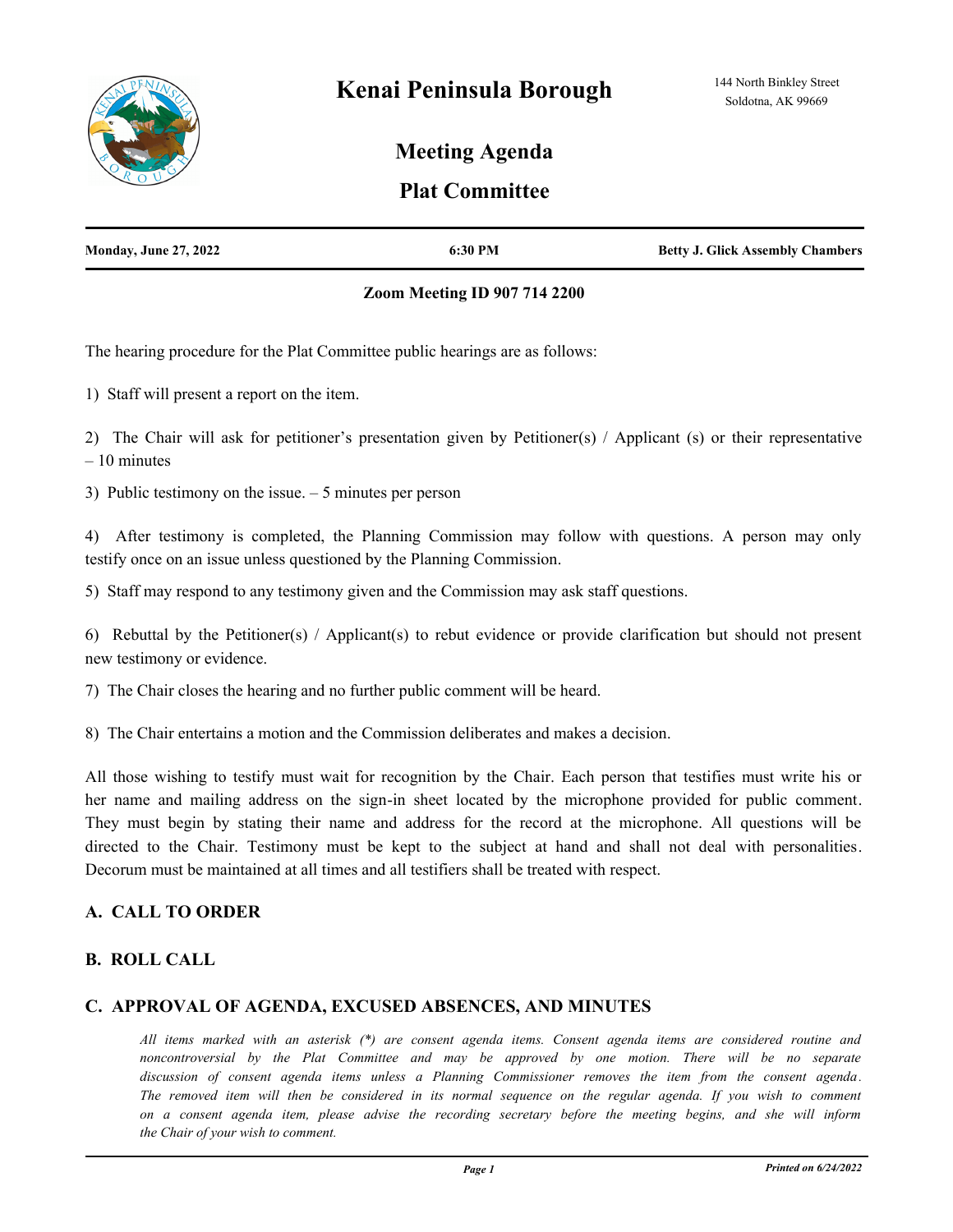## 1. Agenda

- 2. Member / Alternate Excused Absences
- 3. Minutes

[KPB-4375](http://kpb.legistar.com/gateway.aspx?m=l&id=/matter.aspx?key=25865) June 13, 2022 Plat Committee Meeting Minutes

*Attachments:* [Plat Minutes 061322\\_Draft](http://kpb.legistar.com/gateway.aspx?M=F&ID=4f070dbc-cbcc-4f2b-a358-8802173142f7.pdf)

## **D. OLD BUSINESS**

## **E. NEW BUSINESS**

**1.** [KPB-4376](http://kpb.legistar.com/gateway.aspx?m=l&id=/matter.aspx?key=25866) Happy Creek Replat; KPB File 2022-077 Attachments: [E1. Happy Creek Replat Packet](http://kpb.legistar.com/gateway.aspx?M=F&ID=ad983de4-8cbe-4b85-9bc8-a60648a288cc.pdf) **2.** [KPB-4377](http://kpb.legistar.com/gateway.aspx?m=l&id=/matter.aspx?key=25867) Scenic Ridge Lee Addition; KPB File 2022-075 Attachments: E2 Scenic Ridge Packet

### **F. PUBLIC COMMENT**

*(Items other than those appearing on the agenda or scheduled for public hearing. Limited to five minutes per speaker unless previous arrangements are made)*

## **G. ADJOURNMENT**

## **MISCELLANEOUS INFORMATIONAL ITEMS**

### **NEXT REGULARLY SCHEDULED PLAT COMMITTEE MEETING**

The next regularly scheduled Plat Committee meeting will be held Monday, July 18, 2022 in the Betty J. Glick Assembly Chambers of the Kenai Peninsula Borough George A. Navarre Administration Building, 144 North Binkley Street, Soldotna, Alaska at 7:30 p.m.

## **KENAI PENINSULA BOROUGH PLANNING DEPARTMENT**

Phone: 907-714-2215 Phone: toll free within the Borough 1-800-478-4441, extension 2215 Fax: 907-714-2378 e-mail address: planning@kpb.us website: http://www.kpb.us/planning-dept/planning-home